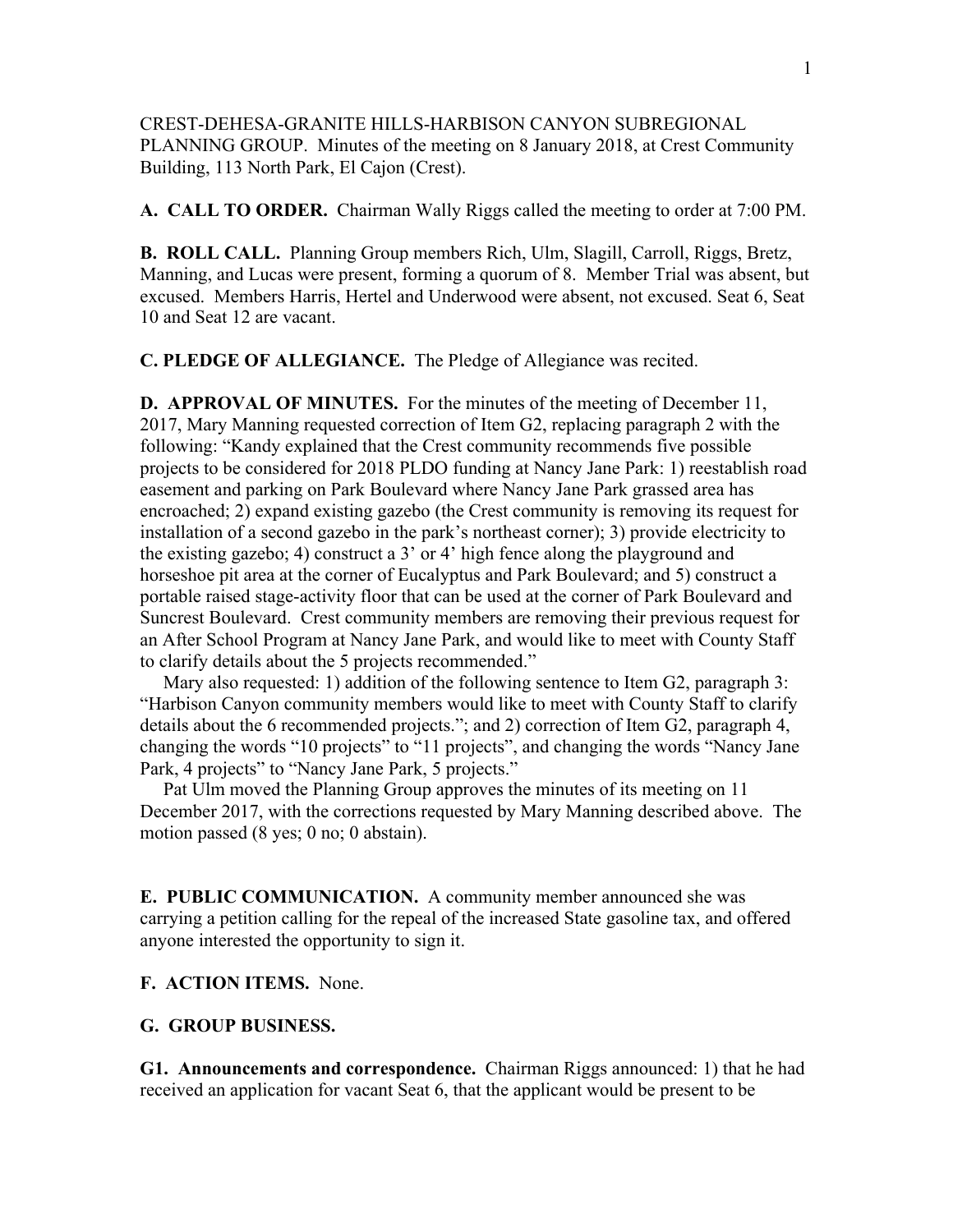considered for nomination at the February meeting of the Planning Group, and that there is also a possible second applicant for Seat 6; and 2) that he received a Notice of Public Hearing by the Planning Commission concerning the County's Climate Action Plan, scheduled for 18 January, 9 AM, at the County Operations Center.

 Mary Manning announced that an Open House to explain the Sunrise Powerlink Fire Mitigation Group's fire mitigation grants program for the Year 2018 is scheduled for Wednesday, January 17,  $6 - 7$  PM, at the Alpine Community Center

**G2. PLDO report (Mary Manning).** Mary Manning reported that with the Group's approval of the corrected minutes in Item D above, the PLDO Project Priority List for 2018 – consisting of 11 projects – is ready and will be provided to the County Department of Parks and Recreation.

**G3. Emergency egress in Crest.** Chairman Riggs asked Crest community resident Kandy Franklin to describe the current status of the Crest emergency egress route utilizing Suncrest Boulevard. Kandy explained 1) the 11-year history of efforts by the Crest community, its Fire Safe Council, Supervisor Diane Jacob, CalFire and other agencies, and property owners to develop a publicly recognized, official Emergency Egress Route along Suncrest Boulevard, from the locked gate at Orchard Avenue in Crest to the locked gate at Camino Monte Sombra in Granite Hills, with an approved Evacuation Map posted on agencies' websites, and public signs installed to direct the community to the route; 2) the difficulties inherent in managing and communicating about control of the locked gates, with responsibilities shared between the Sheriff, fire agencies, property owners, and Crest Fire Safe Council; 3) problems encountered concerning the installation of public signs to direct the community to the route, and the removal of these signs; 3) the failed attempt to conduct a planned practice evacuation involving all the stakeholders and responsible agencies; 4) and some of the various associated risks and liabilities perceived by different stakeholders.

 Kandy informed the Planning Group that Supervisor Jacob will hold a meeting concerning the potential use of Suncrest Boulevard as an Emergency Egress Route for Crest on January 17, at 2:30 PM, at her office in El Cajon, and she requested that the Group provides a letter expressing its support for a Memorandum of Understanding (MOU) between all of the appropriate responsible agencies and County departments that 1) establishes a planned evacuation route, 2) includes a control system for the locked gates with communication redundancy between all of the responsible stakeholders, and 3) establishes easily findable information about this Emergency Egress Route on agencies' websites.

 Pat Ulm asked the Planning Group to support Kandy's request, and to recommend that the responsible public agencies and County departments create an MOU that establishes a Suncrest Boulevard Emergency Egress Route for Crest. She volunteered to attend the meeting at Supervisor Jacob's office on January 17.

 Pat Ulm moved that the Planning Group provides a letter of support that 1) recommends that all the appropriate responsible public agencies and County departments establish a new MOU designating Suncrest Boulevard, from Orchard Avenue in Crest to Camino Monte Sombra in Granite Hills, as an Emergency Egress Route for Crest, 2) requests including in this MOU specific directions concerning needed road maintenance